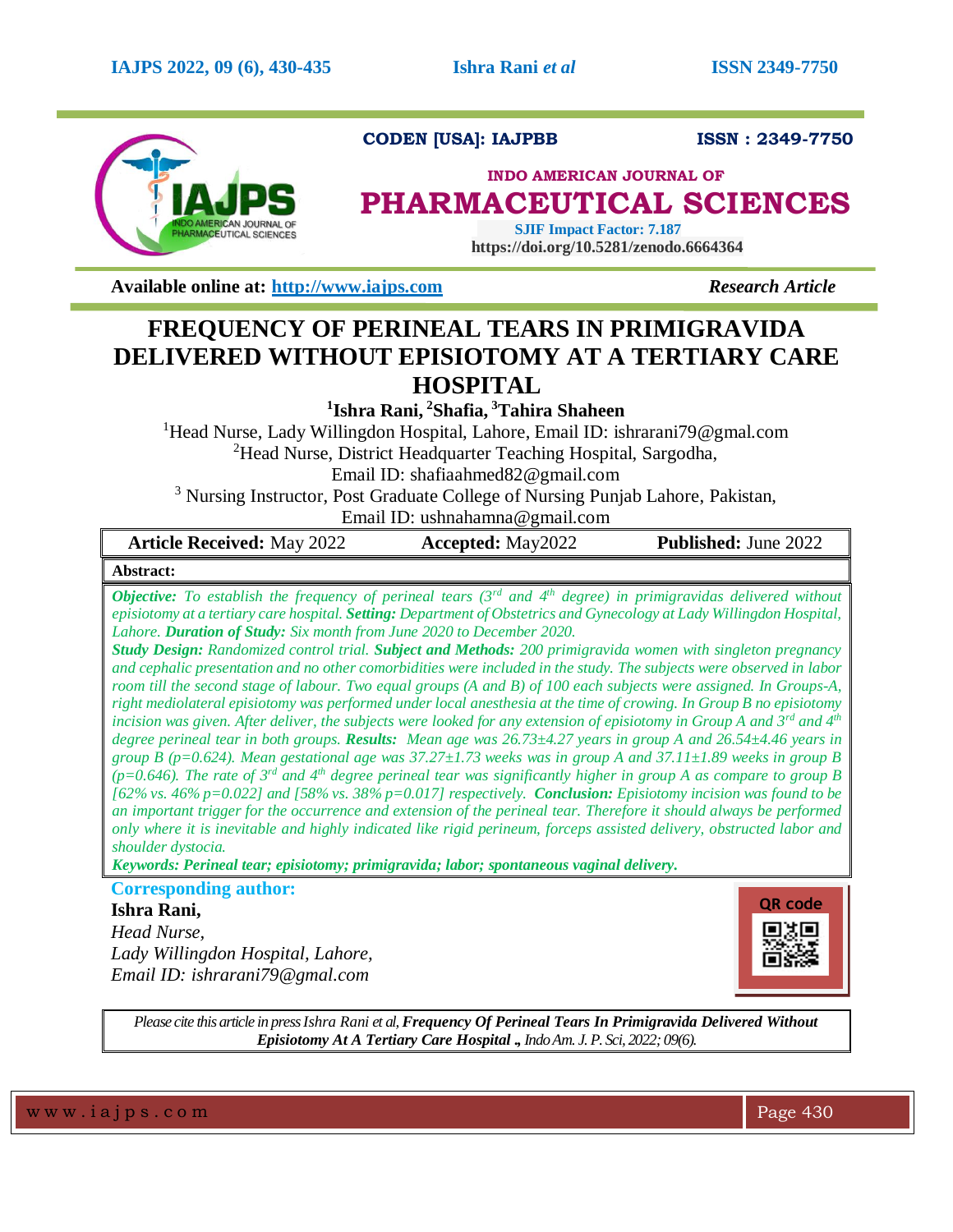#### **1.INTRODUCTION**

Episiotomy is a commonly perfromed procedure. Episiotomy involves a surgical nick in the mediolateral aspect of the perineum that enlarges the vaginal opening during the second stage of labour when the crowning has occurred [1,2]. Incision usually cut through the perineal body, Transverse perineal muscles and bulbocavernous muscle but a larger nick may also traverses pubo-rectails muscle, pubococcygenous muscles and ischioanal fossa [3]. In UK the rate of creating the episiotomy scar is around 20%. Episiotomy rates may vary considerably according to individual surgeon practices and policies of the hospitals. Different countries have shown varied trends ranges from 8% in Netherlands, 14% in England, 50% in USA in this surgical procedure. [4]. Pakistan have shown variation in the rates of episiotomy depending on the patient influx in rural and urban areas. Most deliveries carried out in the underdeveloped areas by midwives are without episiotomy whereas according to the data the rate of episiotomy in primigravida in teaching hospital like lady Willingdon Lahore in 1990s was about 93% [5] Recent study has endorsed that episiotomy has no protective significance against perineal trauma. The prevalence of  $3<sup>rd</sup>$  &  $4<sup>th</sup>$  degree perineal tear was observed to be 0.4% without episiotomy and 4.8% with episiotomy [6,7]. Episiotomy usually leads to perineal discomfort and post coital pain as a sequelae [8,9].

Episiotomy causes more perineal trauma and dyspareunia than 2nd degree spontaneous perineal tear [8]. Multiple evidence based studies have suggested that day to day practice of episiotomy is associated with increased incidence of tears, postpartum bleeding, postpartum pain and pain after sexual intercourse as compared to those delivered with first and second degree spontaneous tears [10]. Other than these there are increased chances of catching a surgical site infection, delayed wound healing, wound dehiscence and demand for potent analgesic/ anesthesia cover in patients delivered by episiotomy incision [11] Although it is known that episiotomy is common among primigravida, there is a high prevalence of associated morbidity and is often less beneficial in the long term [12]. Advance studies have streamlined and guided the clinicians for a painless episiotomy incision to prevent unnecessary trauma to the perineal structures [13]. On the contrary some studies nullified the fact that repetitive perineal incisions are not linked to decreased vaginal/perineal traumas, and further probing is required to establish this phenomenon [7]. Taking into consideration the above-mentioned diversified observations and

findings this study has been undertaken to assess the relationship of perineal tear in spontaneous vaginal delivery of primigravida without episiotomy versus episiotomy, establish the beneficial effects of episiotomy in primigravida, to suggest the essential modifications in clinical practice of episiotomy and to lessen the complications associated with spontaneous vaginal delivery in primiparous without episiotomy.

#### **2.MATERIALS AND METHODS:**

This Randomized control trial was undertaken in the Obstetrics and Gynecology department, at Lady Willingdon Hospital Lahore after due ethical approval from the concerned bodies. Study was conducted for a period of six months from June 2020 to December 2020. Convenient sampling method was used. All the primigravida with age 18 to 40 years, in the active stage of labor between 28 weeks to 40 weeks of gestation, singleton pregnancy and cephalic presentation confirmed via ultrasound were included in the study. All the patients undergoing instrument delivery having shoulder dystocia according to clinical assessment, breech presentation and aborted/intrauterine deaths as confirmed by ultrasound and fetal tocography were excluded. After taking informed written consent detailed history and complete general physical examination for the lie, presentation, liquor and estimated fetal weight was done. The patients were observed in the labor room till crowning had occurred. The patients were grouped into two divisions of 100 each. In Groups-A, right mediolateral episiotomy was performed under local anesthesia after engagement of the head. In Group B episiotomy was not given. Patients delivered under the supervision of the consultant Gynecologists. After delivery, patients were observed for the perineal tears of  $3<sup>rd</sup>$  and  $4<sup>th</sup>$  degree according to the involvement of the anal sphincter and anal mucosa respectively. All the data was recorded in the performa format, fed and analyzed by SPSS version 20. Mean, standard deviation, frequency and percentages were computed for the continuous and categoricall variables. T-test and Chi-square test were performed and p-value  $\leq 0.05$ was considered as significant.

### **3. RESULTS:**

During this study 100 primigravida women with singleton pregnancy and cephalic presentation were studied. The average age and gestational age of the patients was comparable in both groups as illustrated in Table 1.

The frequency of  $3<sup>rd</sup>$  and  $4<sup>th</sup>$  degree perineal tear in group A was significantly high than in group B  $(p=0.026)$  Figures. 1 & 2.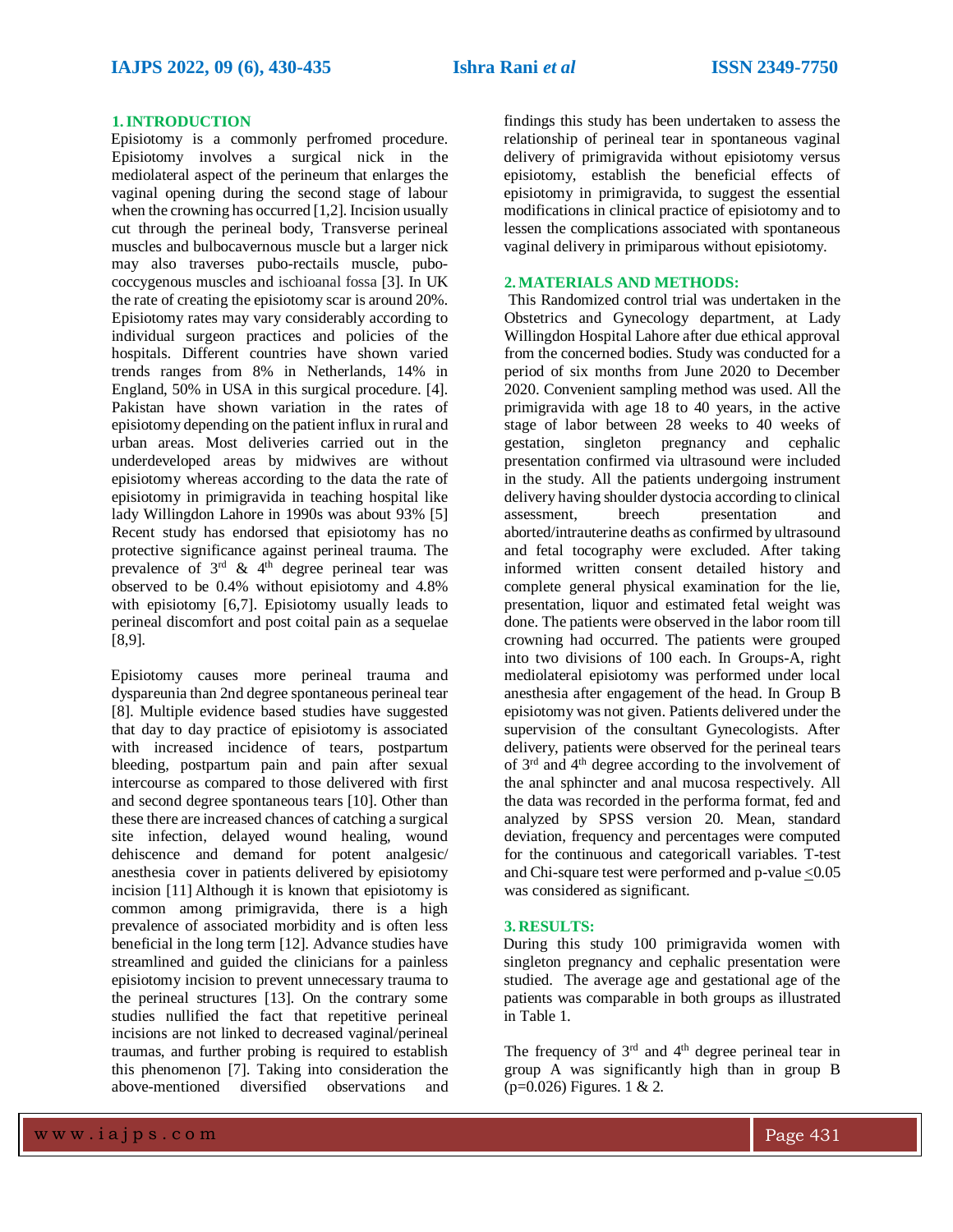Stratification analysis was performed and found that that there was no difference between groups in incidence of 3rd degree perineal tear for ages below and equal to 27 years and 38 to 42 years of age women, while in group A patients it was significantly higher than in group B for the ages 27 to 30 years and 38 to 42 years as shown in Table 2. Whereas In Table 3, frequency of  $4<sup>th</sup>$  degree perianal tear was significantly high in group A than group B only for the cases of the ages below 27 years cases while no significant difference was observed between groups for 27-30 years, 31-35 years and 36-40 years of age groups.

Regarding stratification of gestational age, frequency of 3<sup>rd</sup> degree 4<sup>th</sup> degree perineal tear was higher in group A than in group B for 35 to 38 weeks of gestation ( $p = < 0.05$ ).

|  |  |  | Table 1. Comparison of age and gestational age between Group A and Group B n=200 |
|--|--|--|----------------------------------------------------------------------------------|
|  |  |  |                                                                                  |

| <b>Variables</b>        | Group A          | <b>Group B</b>   | <b>P-value</b> |
|-------------------------|------------------|------------------|----------------|
| Age (Years)             | $26.73 \pm 4.27$ | $26.54 \pm 4.46$ | $(p=0.624)$ .  |
| Gestational Age (Weeks) | $37.27 \pm 1.73$ | $37.11 \pm 1.89$ | $(p=0.646)$    |



**Fig. 1. Comparison of the frequency of third degree perineal tear between groups A and B n= 200**

**Table 2. Comparison of the frequency of 3rd degree perineal tear between groups with respect to age groups n= 200**

| Age (Years) | $3rd$ Degree   | Group A | <b>Group B</b> | <b>P-value</b> |
|-------------|----------------|---------|----------------|----------------|
| 18-22       | Yes            | 23      | 22             | 0.033          |
|             | No             | 22      | 23             |                |
| 23-27       | Yes            | 18      | 17             | 0.041          |
|             | N <sub>o</sub> | 12      | 13             |                |
| 28-32       | Yes            | 10      | 8              | 0.36           |
|             | N <sub>o</sub> | 6       | 8              |                |
| 33-37       | Yes            | 4       | 6              | 0.39           |
|             | No             | 3       |                |                |
| 38-42       | Yes            | ↑       |                | 0.32           |
|             | No             |         |                |                |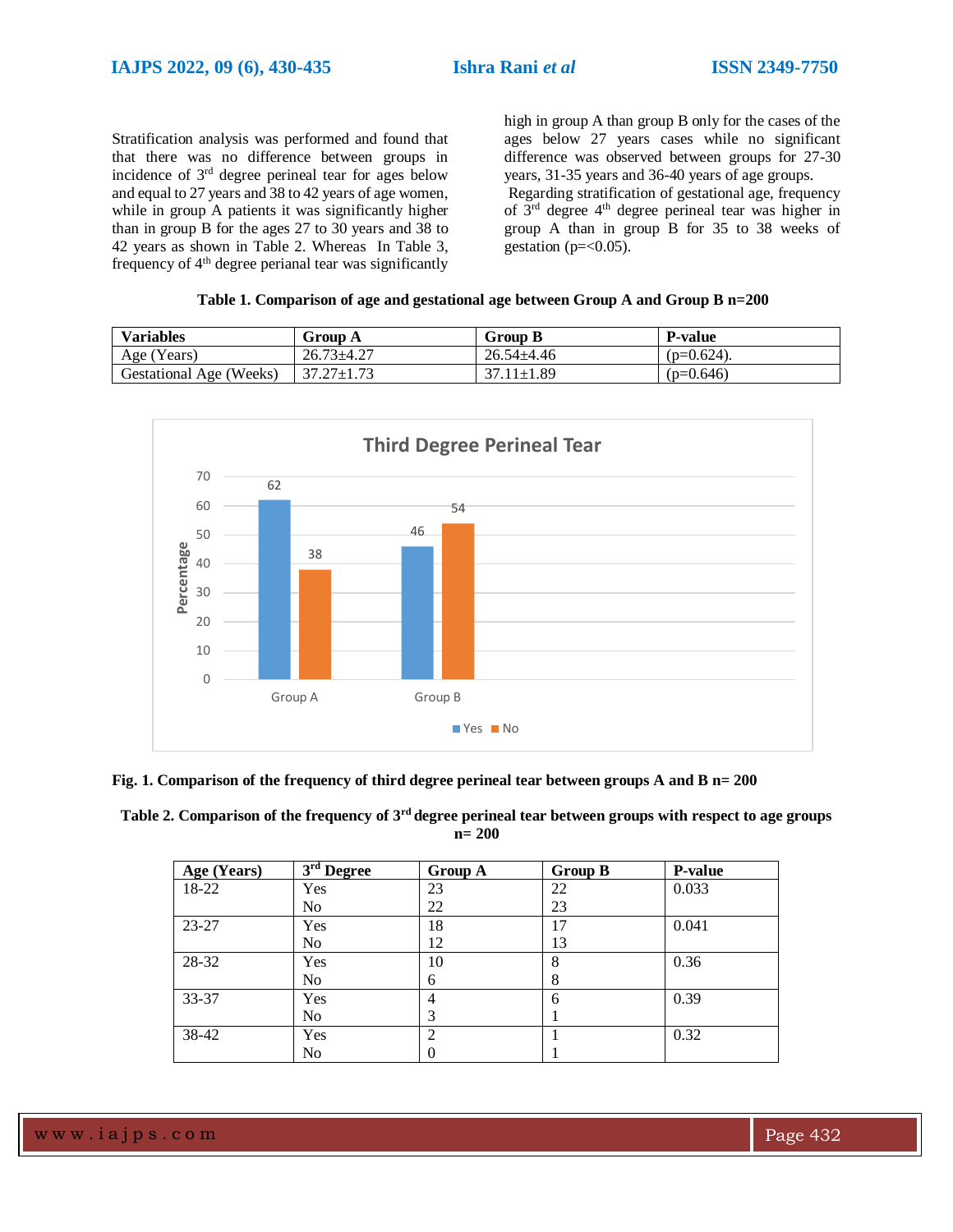| Age (Years) | 4 <sup>th</sup> Degree | Group A | <b>Group B</b> | <b>P-value</b> |
|-------------|------------------------|---------|----------------|----------------|
| 18-22       | Yes                    | 23      | 20             | 0.023          |
|             | No                     | 22      | 25             |                |
| 23-27       | Yes                    | 18      | 13             | 0.030          |
|             | No                     | 12      | 17             |                |
| 28-32       | Yes                    | 6       |                | 0.27           |
|             | No.                    | 10      | 11             |                |
| 33-37       | Yes                    | 3       | 2              | 0.30           |
|             | No.                    | 4       |                |                |
| 38-42       | Yes                    |         |                | 0.23           |
|             | No                     |         |                |                |

**Table 3. Comparison of the frequency of 4th degree perineal tear between groups with respect to age groups n= 200** 



**Fig. 2. Comparison of the frequency of forth degree perineal tear between groups A and B n=200**

#### **4. DISCUSSION:**

Perineal tear refers to the trauma incurred to the soft tissues and muscles of pelvic floor during a vaginal delivery.

Such tears have a prevalence of about 75% in Asian population, which is comparable to the other underdeveloped nations. Nulliparous women are the most vulnerable group of developing perineal injuries. Results from our study had highlighted that the frequency of 3rd and 4th degree perineal tear was significantly higher in patients who had received episiotomy nick as compared to those who had not received episiotomy. (p=0.026). In contrast to our

results, study conducted by Al Ghamdi DS et al. [14] reported that out of 19374 (0.4%) vaginal delivery patients, 81 patients had perineal tears of 3rd-degree and 4 patients had perineal tears of 4th degree. All such episiotomies were of mediolateral type, and >60% of these episiotomies were undertaken in primigravida women. Surgically created space, previously nulliparous, and a constant occipitoposterior presentation of the baby head were the top predisposing factors for the perineal tears. On the contrary, Singh S et al. [15] established that the combined incidence of perineal tears of 3rd and 4th degree was found to be significantly lesser (p0.001) in nulliparous who underwent episiotomy (0.13%) versus those who did not (0.62%),. There is slight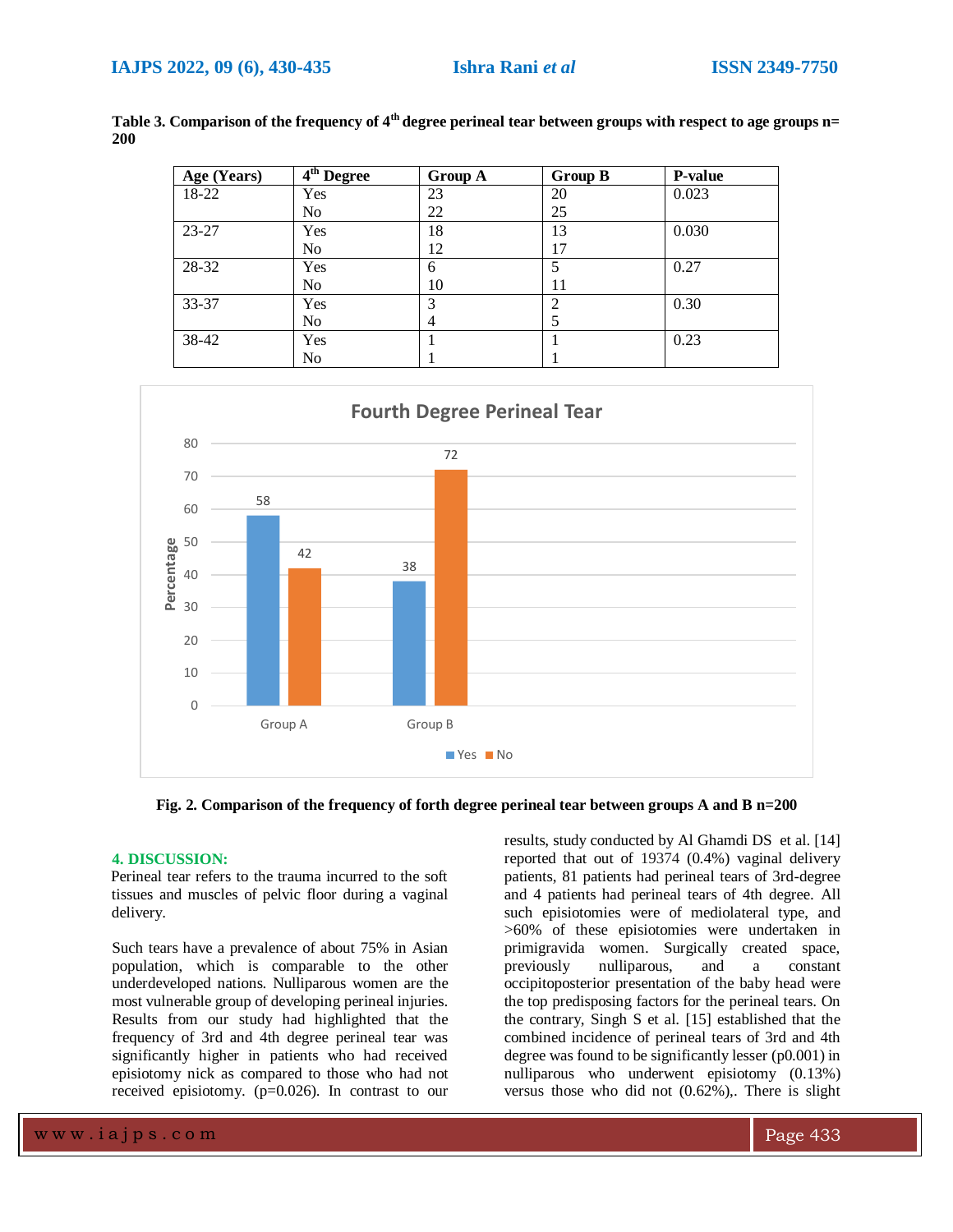controversy about whether episiotomy would be a risk factor of OASIS [16]. Randomized controlled trials, on the other hand, could not establish a substantial decrease in OASIS among females who had an episiotomy than those without episiotomy [17]. A case-control analysis revealed that a controlled episiotomy with a depth of greater than16mm, a length greater than 17mm, lateral incision greater than 9mm, and with an angle of 30-60 degree had a better clinical outcome with a lower risk of OASIS [18]. Another study conducted by Mazeau PC et al. [19] reported that following episiotomy, there were lesser conversions into anal sphincter and mucosal injuries (p 0.0001). Episiotomy has a strong clinical history with time tested and targeted results yet its efficacy is still debatable by researchers in some parts of the world. The trauma associated with episiotomy can be managed by taking some peripartum and postpartum precautions, such as healthy eating habits, perineal massage, and kegel exercises to strengthen the pelvic floor muscles, and a well monitored and controlled 2nd stage of labor, and support, cushion and warm compresses during parturition.

#### **5. CONCLUSION:**

There is an increased risk of 3<sup>rd</sup> and 4<sup>th</sup> degree perianal tears involved in primigravida women undergoing episiotomy as compared to those with spontaneous vaginal delivery. Since episiotomy has a strong independent correlation for the extension of the perineal tear. Therefore it should always be performed only where it is inevitable and highly indicated like rigid perineum, forceps assisted delivery, obstructed labor and shoulder dystocia.

#### **COMPETING INTERESTS**

Authors declare no competing interests exist in the above study.

#### **REFERENCES:**

- 1. Kalis V, Laine K, de Leeuw J, Ismail K, Tincello D. Classification of episiotomy: Towards a standardisation of terminology. BJOG. 2012;119:522–526.
- 2. Cohain JS. Episiotomy, hospital birth and cesarean section technology gone haywire. What is the suture tear rate at first birth supposed to her? Midwifery Today Int Midwife. Spring. 2008;(85):24-5.
- 3. Kean L. Perineal trauma. In: Lussly DM, Baker PN, Carduzo L, editors. Obstetrics and gynaecology: An experience based textbook for MRCOG. London: Arnold. 2004;427-35.
- 4. Royal College of Obstetrician and Gynaecologist. Methods and material used for operineal repair.

Guide No: 23. London: Royal College of Obstetrician and Gynaecologiest; 2004.

- 5. Nisa M. Effect of episiotomy on perineal in spontaneous vertex deliveries. Ann King Edward Med Coll. 2005;11:442-5.
- 6. Ali SS, Malik M, iqabl J, Farooqui NJ. Routine versus selected episiotomy in primigravida. Ann King Edward Med Coll. 2004;10:482-4.
- 7. Jiang H, Qian X, Carroli G, Garner P. Selective versus routine use of episiotomy for vaginal birth. Cochrane Database of Systematic Reviews. 2017;2.
- 8. Andrea V, Thaker R, Sultan AH. Evacuation of postpartum perineal pair and dysperunia: a perspective study. Eur J Obstet Gynaecol Reprod Biol. 2008; 137(2):152-6.
- 9. Ejegard H, Ryding EL, Sjogren B. Sexuality after delivery with episiotomy: a long term follow up. Gynaecol Obstet Invest. 2008;66(1):1-7.
- 10. Javed I, Shoaib T, Bhutta S. Liberal versus restrictive use of episiotomy in primigravida. J. Surg Pak. 2007;12:106-9.
- 11. Sikander R, Memon A, Sheikh F. Perineal pain after vaginal delivery. J Surg Pak. 2003;8:23-5.
- 12. Pebolo F, Judith A, Dan KK. Prevalence and factors associated with episiotomy practice among primiparous women in Mulago national referral hospital Uganda. International Journal of Pregnancy & Child Birth. 2019;5(5):197-201.
- 13. Silva AM, Santos LM, Cerqueira EA, Carvalho ES, Xavier AS. Characterization of pain resulting from perineal trauma in women with vaginal delivery. BrJP. 2018; 1(2):158-62.
- 14. Al Ghamdi DS. A retrospective study of the incidence and predisposing factors of thirdand fourth-degree perineal tears. Saudi Medical Journal. 2020;41(11):1241-5.
- 15. Singh S, Thakur T, Chandhiok N, Dhillon BS. Pattern of episiotomy use & its immediate complications among vaginal deliveries in 18 tertiary care hospitals in India. Indian J Med Res. 2016;143:474-80.
- 16. Amorim MM, Franca-Neto AH, Leal NV, Melo FO, Maia SB, Alves JN. Is it possible to never perform episiotomy during vaginal delivery? Obstet Gynecol. 2014; 123: 38S.
- 17. Murphy D, Macleod M, Bahl R, Goyder K, Howarth L, Strachan B. A randomized controlled trial of routine versus restrictive use of episiotomy at operative vaginal delivery: a multicentre pilot study. BJOG. 2008;115:1695-1703.
- 18. Stedenfeldt M, Pirhonen J, Blix E, Wilsgaard T, Vonen B, Øian P. Episiotomy characteristics and risks for obstetric anal sphincter injuries: a casecontrol study. BJOG. 2012;119:724-730.